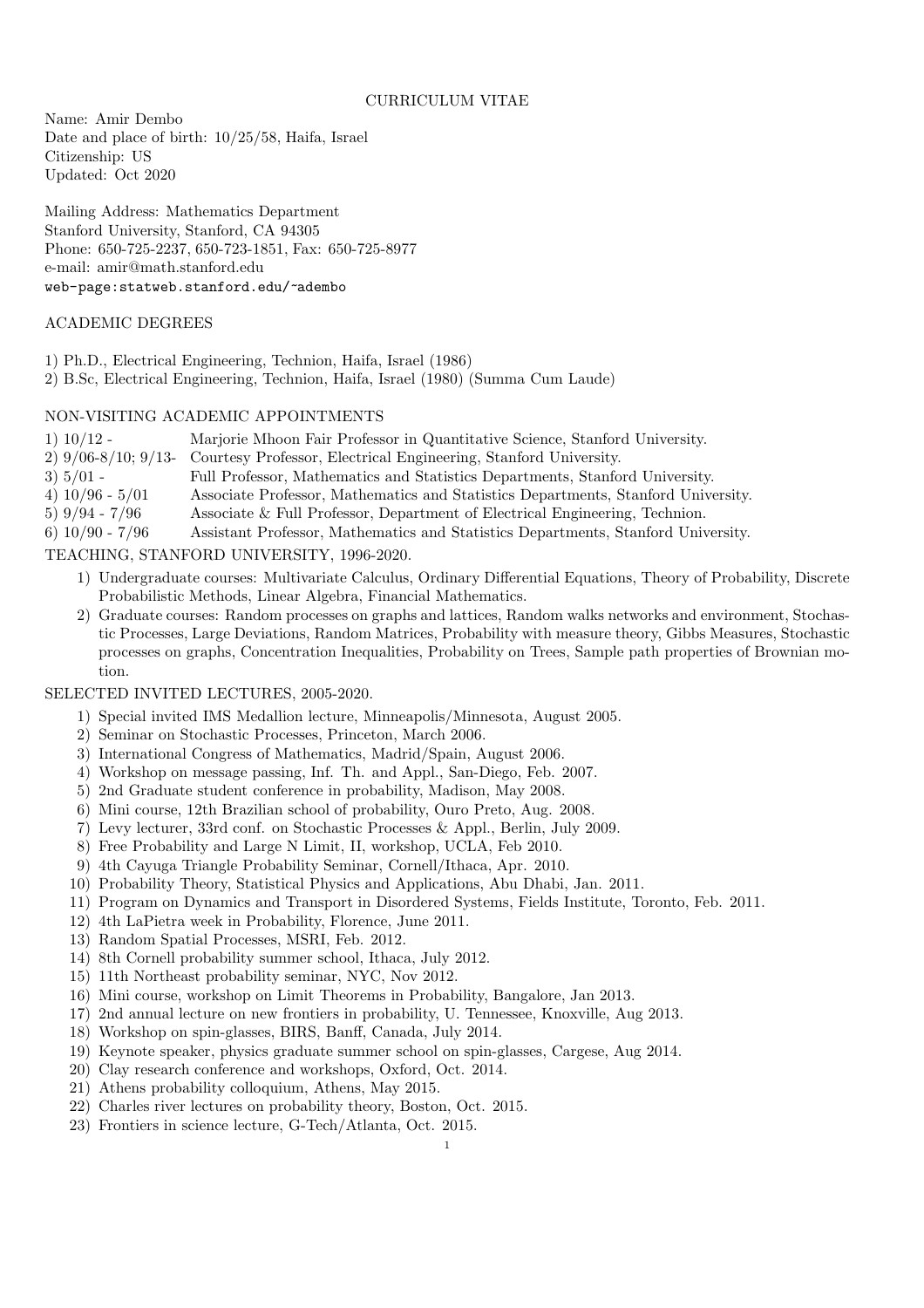2

- 24) Taft lecture, U. Cincinnati, Oct. 2015.
- 25) Random process and random media, ETH/Zurich, Jan. 2016.
- 26) New approaches to non-equilibrium, Kavli Inst. Th. Phys., Feb. 2016.
- 27) Random instances & phase transitions, Simons Inst. Computing, May 2016.
- 28) Mini course, Northwestern probability summer school, July 2016.
- 29) Heilbronn conference, Bristol U., UK, Sep. 2016.
- 30) Probab. methods in dynamical systems, CRM/Montreal, Oct. 2016.
- 31) Super global course, Kyoto U., Japan, Nov. 2016.
- 32) Distinguished lecturer, The Chinese U. of Hong-Kong, Nov. 2016.
- 33) Dynamics, aging and universality in complex systems, Courant/NYC, Jun. 2017.
- 34) Appl. math. colloq., Princeton, Sep. 2017.
- 35) Stochastics and statistics seminar, MIT, Sep. 2017.
- 36) Probability, statistics and modeling, LPSM, Paris, Jun. 2018.
- 37) Random media and stochastic interfaces, Berlin, Jun. 2018.
- 38) New approaches to non-equilibrium, Kavli Inst. Th. Phys., Jan. 2019.
- 39) Workshop on random matrices, BIRS, Banff, Canada, Aug. 2019.
- 40) 8th Pacific Rim conference in mathematics, Berkeley, Aug. 2020.

#### SCHOLARSHIPS AND RESEARCH GRANTS, 2002-2020.

- 1) 2004  $\&$  2007  $\&$  2011  $\&$  2015  $\&$  2020 NSF research grants (Statistics and Probability program).
- 2) 2014 & 2019 US-Israel BSF research grant (jointly with O. Zeitouni, G. Ben Arous 14', and E. Lubetzky 19').
- 3) 2008 NSF (Probability program) grant for the 2009 seminar in stochastic processes conference at Stanford.
- 4) 2005 & 2008 NSF VIGRE program in Statistics at Stanford.
- 5) 2004 NSF (Analysis program) & Clay grant for a conference in Harmonic Analysis, Ergodic Theory and Probability.
- 6) 2003 NSF ITR grant in signal processing (jointly with S. Verdu and T. Weissman).
- 7) 2003 NSF Focused Research Group (jointly with D. Aldous, Y. Peres and A. Sinclair).
- 8) 2002 Lady Davis Visiting Professorship.

#### GRADUATE STUDENTS

- 1) Nobel, Andrew Ph.D., June 1992. Thesis topic: On uniform law of averages.
- 2) Zajic, Tim Ph.D., December 1993. Thesis topic: Large deviations for sample path processes and applications.
- 3) Lev, Ido M.Sc., April 1996 (Technion, Israel). Thesis topic: Universal signal enhancement by coding.
- 4) Kontoyiannis, Ioannis Ph.D., June 1998. Thesis topic: Recurrence and waiting times in stationary processes.
- 5) Jiang, Tiefeng Ph.D., June 1999. Thesis topic: Maxima of partial sums indexed by geometric structures.
- 6) Yevgeniy Kovchegov Ph.D., June 2002. Thesis topic: Brownian bridge, Percolation and related processes.
- 7) Scott Sheffield Ph.D., April 2003. Thesis topic: Random surfaces: large deviations principles and gradient Gibbs measure classifications.
- 8) Johan Lim Ph.D., June 2003. Thesis topic: Hidden variable models and their applications.
- 9) Dimitrios Cheliotis Ph.D., June 2004. Thesis topic: Diffusion in random environment and the renewal theorem.
- 10) Olivier Daviaud Ph.D., June 2004. Thesis topic: Brownian motion, Cauchy process, and the Gaussian free field.
- 11) Manuel Zamfir Ph.D., June 2008. Thesis topic: Limiting dynamics for spherical models of spin glasses.
- 12) Kamil Szczegot Ph.D., June 2009. Thesis topic: Sharp approximation for density dependent Markov chains.
- 13) Jason Miller Ph.D., June 2011. Thesis topic: Limit theorems for Ginzburg-Landau  $\nabla \phi$  random surfaces.
- 14) Mykhaylo Shkolnikov Ph.D., December 2011. Thesis topic: Competing particle systems and their applications.
- 15) Anirban Basak Ph.D., June 2014. Thesis topic: Probability models on large random graphs and matrices.
- 16) Nike Sun Ph.D., June 2014. Thesis topic: Gibbs measures and phase transitions on locally tree-like graphs.
- 17) Li-Cheng Tsai, Ph.D., June 2016. Thesis topic: Weak universality of interacting particle systems.
- 18) Ruojun Huang, Ph.D., June 2017. Thesis topic: Monotone interactions of random walks and graphs.
- 19) Subhabrata Sen, Ph.D., June 2017. Thesis topic: Optimization, random graphs and spin-glasses.
- 20) Alex (Lin) Zhai, Ph.D., June 2018. Thesis topic: Asymptotics of Gaussian processes and Markov chains.
- 21) Jun Yan, Ph.D., June 2020. Thesis topic: Asymptotic theory for large random matrices and its applications.
- 22) Youngtak Sohn, Ph.D., expected June 2021. Thesis topic: Phase transitions of disordered systems and high dimensional inference.
- 23) Kevin Yang, Ph.D., expected June 2022.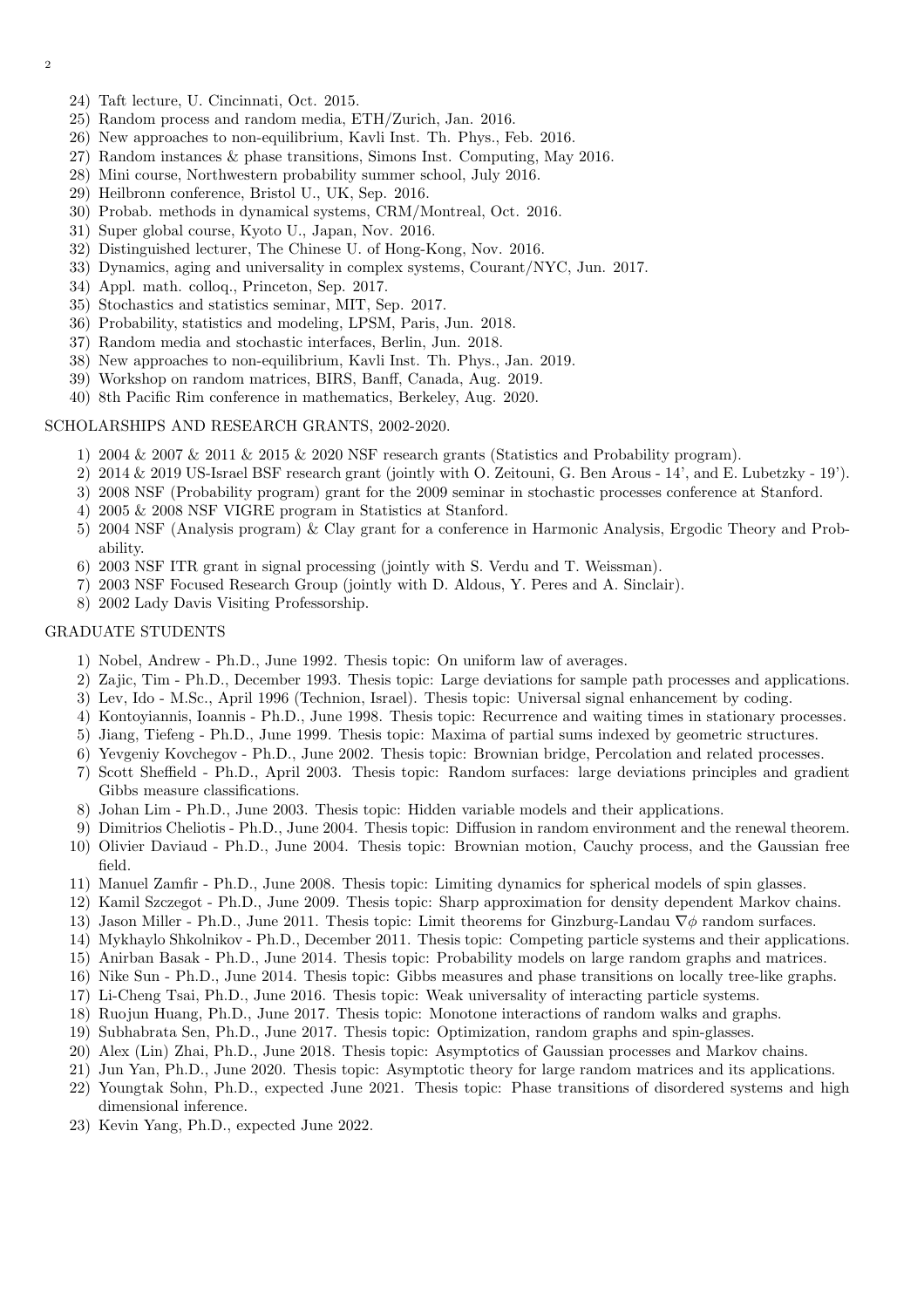Fellow: Institute of Mathematical Statistics. Member: IMS Committee on Nominations 1998, 2002, 2017; on Editors 2007; on Fellows 2014-16; NSF Postdoctoral fellowships 2002-2004; Inst. Math. Appl. Board of Governors 2012-2017; Inst. Math. Stat. Innovation Scientific Advisory Board 2020-

ASSOCIATE EDITOR: 1994-2000: Annals of Probability; 1999-2002: Electronic Journal in Probability; 2000-2002: Annals of Applied Probability; 2005-2010: Probability Theory and Related Fields. EDITOR: 2010-2015: Probability Theory and Related Fields; 2018-2020: Annals of Probability.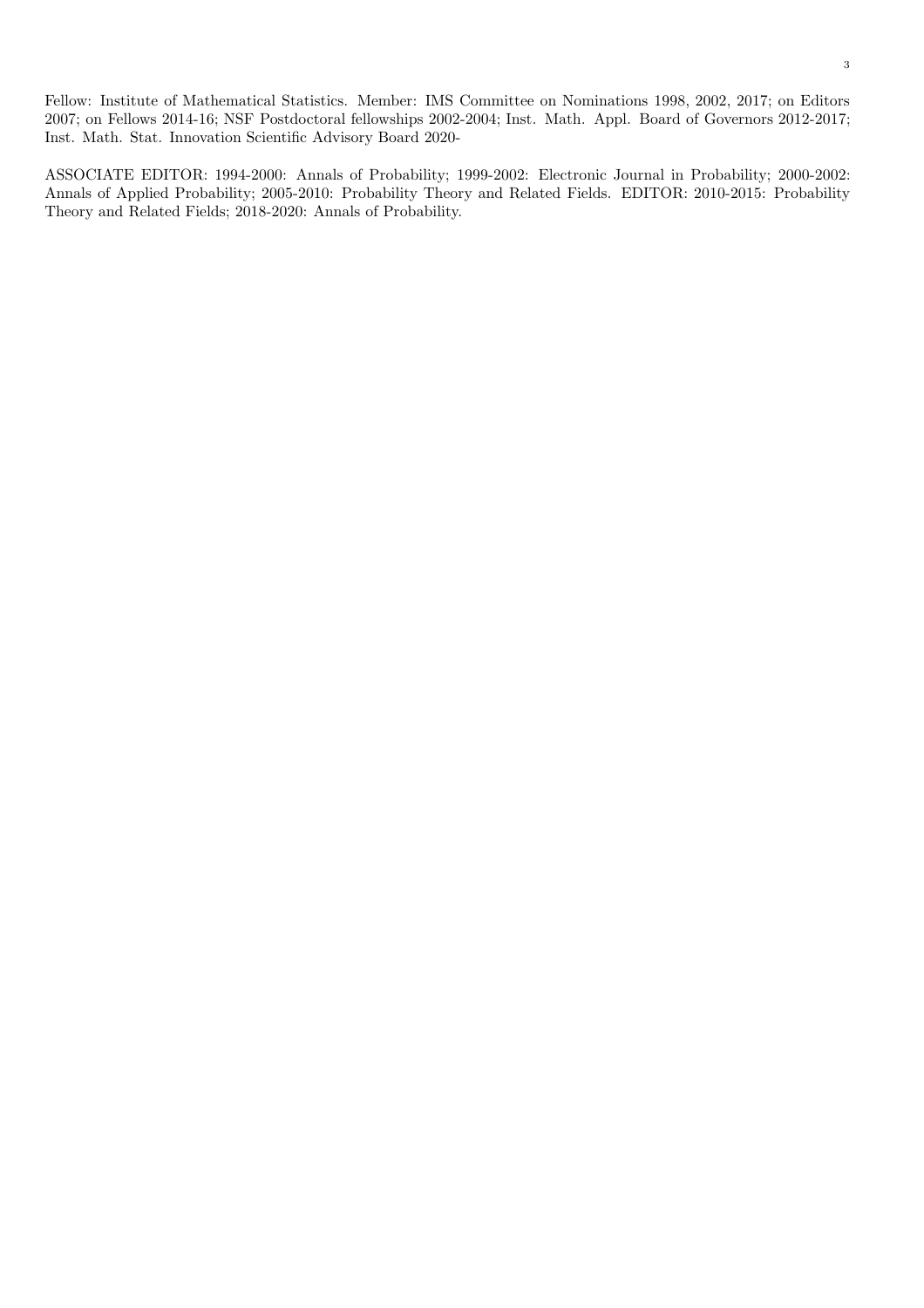- 1) A. Dembo and O. Zeitouni, Large Deviations Techniques and Applications, Jones and Bartlett, Boston, 1993; Second edition, Springer, New York, 1998.
- 2) A. Dembo "High Density Associative Memories", contributed chapter in the book Associative Neural Memories: Theory and Implementation, M. H. Hassoun, editor, Oxford University Press, New York, NY, 1993.
- 3) A. Dembo and O. Zeitouni, "Large Deviations and Applications", contributed chapter in the Handbook of Stochastic Analysis and Applications, D. Kannan and Lakshmikantham, editors, Marcel Dekker, 2002.
- 4) A. Dembo "Favorite points, cover times and fractals", 33rd St. Flour probability summer school, in Lecture Notes in Mathematics, 1869, Springer, 2005.

# Papers Published in Refereed Journals

- 1) Dembo, A. and Malah, D., "Generalization of the window method for FIR digital filter design," IEEE Trans. ASSP, 32 (1984), pp. 1081-1083.
- 2) Dembo, A. and Malah, D., "WMMSE design of digital filter banks with specified composite response," IEEE Trans. ASSP, 34 (1986), pp. 1529-1541. (This paper is based on the results of the thesis).
- 3) Dembo, A., "The relation between maximum likelihood estimation of structured covariance matrices and Periodograms", IEEE Trans. ASSP, 34 (1986), pp. 1661.
- 4) Dembo, A. and Zeitouni, O., "Parameter estimation of continuous time stochastic processes via the EM algorithm", Stoch. Proc. Appl., 23 (1986), pp. 91-113. Erratum, 40(1992) pp. 359–361.
- 5) Zeitouni, O. and Dembo, A., "A maximum a-posteriori estimator for trajectories of diffusion processes", Stochastics, 20 (1987), pp. 211-246. Erratum, pp. 341.
- 6) Dembo, A. and Zeitouni, O., "On the parameter estimation of continuous time ARMA processes from noisy observations", IEEE Trans. Auto. Con., 32 (1987), pp. 361-364.
- 7) Dembo, A. and Malah, D., "The design of optimal uniform filter banks With specified composite response," IEEE Trans. ASSP, 35 (1987), pp. 807-817. (This paper is based on the results of the thesis).
- 8) Bachmann, C.M., Cooper, L.N., Dembo, A. and Zeitouni, O., "A relaxation model for memory with high storage density", Proc. Natl. Acad. Sci., 84 (1987), pp. 7529-7531.
- 9) Dembo, A. and Malah, D., "Signal synthesis from modified discrete short-time transform," IEEE Trans. ASSP, 36 (1988), pp. 168-181. (This paper is based on the results of the thesis).
- 10) Dembo, A. and Zeitouni, O., "General potential surfaces and neural networks", Phys. Rev. A, 37 (1988), pp. 2134-2143.
- 11) Dembo, A., "Bounds on the extreme eigenvalues of positive definite Toeplitz matrices," IEEE Trans. Inf. Th., 34 (1988), pp. 352-355.
- 12) Dembo, A. and Malah, D., "Statistical design of analysis/synthesis systems with quantization," IEEE Trans. ASSP, 36 (1988), pp. 328-341. (This paper is based on the results of the thesis).
- 13) Zeitouni, O. and Dembo, A., "An existence theorem and some properties of maximum a-posteriori estimation of trajectories of diffusion ", Stochastics, 23 (1988), pp. 197-218.
- 14) Dembo, A. and Zeitouni, O., "Maximum a-posteriori estimation of time varying ARMA processes from noisy measurements", IEEE Trans. ASSP, 36 (1988), pp. 471-476.
- 15) Zeitouni, O. and Dembo, A., "Exact filters for the estimation of the number of transitions of finite state continuous time Markov processes", IEEE Trans. Inf. Th., 34 (1988), pp. 890-892.
- 16) Zeitouni, O. and Dembo, A., "On the maximum achievable accuracy in the nonlinear filtering problem", IEEE Trans. Auto. Con., 33 (1988), pp. 965-967.
- 17) Dembo, A., "Signal reconstruction from noisy partial information of its transform," IEEE Trans. ASSP, 37 (1989), pp. 65-72.
- 18) Dembo, A., "On the capacity of associative memories with linear threshold functions," IEEE Trans. Inf. Th., 35 (1989), pp. 709-720.
- 19) Dembo, A., "On random determinants," Quarterly of Applied Mathematics, XLVII (1989), pp. 185-196.
- 20) Dembo, A., "Simple proof of the concavity of the entropy power with respect to the variance of additive Gaussian noise," IEEE Trans. Inf. Th., 35 (1989), pp. 887-888.
- 21) Ephraim, Y., Dembo, A. and Rabiner, L. R., "A minimum discrimination information approach for hidden Markov modeling," IEEE Trans. Inf. Th., 35 (1989), pp. 1001-1014.
- 22) Dembo, A., "On Gaussian Feedback Capacity," IEEE Trans. Inf. Th., 35 (1989), pp. 1072-1076.

4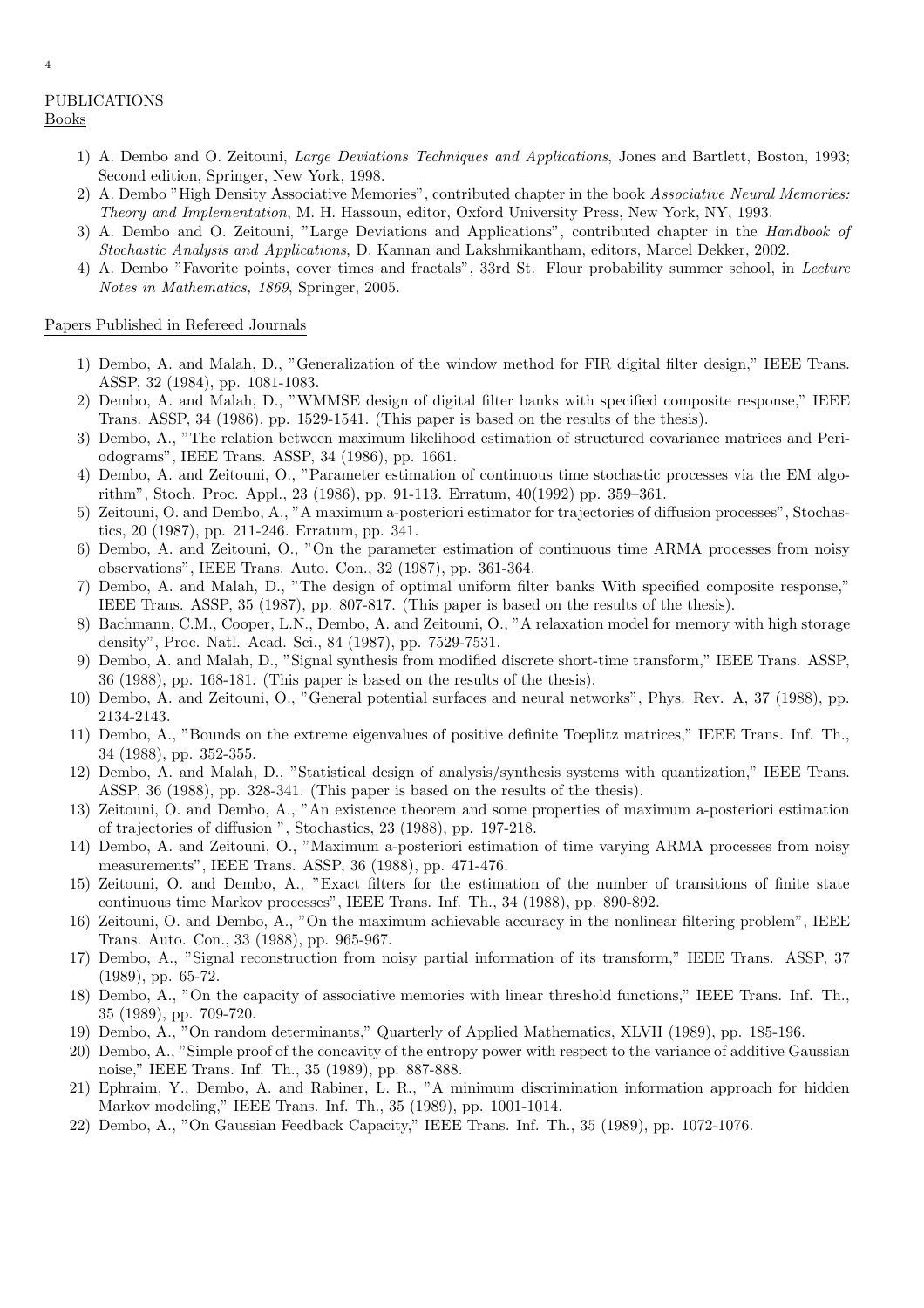- 23) Dembo, A., Mallows, C. L. and Shepp, L. A., "Embedding non-negative definite Toeplitz matrices in non-negative definite circulant matrices, with application to covariance estimation," IEEE Trans. Inf. Th., 35 (1989), pp. 1206-1212.
- 24) Dembo, A. and Kailath, T., "Model free distributed learning," IEEE Trans. Neural Net., 1 (1990), pp. 58-70.
- 25) Zeitouni, O. and Dembo, A., "A change of variables formula for Stratonovich integrals and existence of solutions for two point stochastic boundary value problems", Prob. Th. Rel. Fields, 84 (1990), pp. 411-425.
- 26) Karlin, S., Dembo, A. and Kawabata, T., "Statistical composition of high scoring segments from molecular sequences", Ann. Stat., 18 (1990), pp. 571-581.
- 27) Dembo, A. and Salz, J., "On the least-squares tap adjustment algorithm in adaptive equalizers and echo cancelers", IEEE Trans. Comm., 38 (1990), pp. 622-628.
- 28) Dembo, A. and Zeitouni, O., "Maximum a-posteriori estimation of elliptic Gaussian fields observed via a nonlinear channel", J. Mult. Anal., 35 (1990), pp. 151-167.
- 29) Dembo, A., Farotimi, O., and Kailath, T., "High order absolutely stable neural networks", IEEE Trans. Circ. Syst., 38 (1991), pp. 57-65.
- 30) Dembo, A. and Zeitouni, O., "Onsager Machlup functional and maximum a-posteriori estimation for a class of non Gaussian random fields", J. Mult. Anal., 36 (1991), pp. 243-262.
- 31) Farotimi, O., Dembo, A., and Kailath, T., "A general weight matrix formulation using optimal control", IEEE Trans. Neural Net., 2 (1991), pp. 378-394.
- 32) Dembo, A., Cover, T. and Thomas, J., "Information theoretic inequalities", invited paper, IEEE Trans. Inf. Th., 37 (1991), pp. 1501-1518.
- 33) Dembo, A. and Karlin, S., "Strong limit theorems of empirical functionals for large exceedances of partial sums of i.i.d. variables", Ann. Probab., 19 (1991), pp. 1737-1755.
- 34) Dembo A. and Karlin, S., "Strong limit theorems of empirical distributions for large segmental exceedances of partial sums of Markov variables", Ann. Probab., 19 (1991), pp. 1756-1767.
- 35) Karlin, S., and Dembo A., "Limit distributions of maximal segmental score among Markov dependent partial sums", Adv. Appl. Prob., 24 (1992), pp. 113-140.
- 36) Dembo, A. and Karlin, S., "Poisson approximations for r-scan processes", Ann. Appl. Prob., 2 (1992), pp. 329-357.
- 37) Dembo, A. and Karlin, S., "Central limit theorems of partial sums for large segmental values", Stoch. Proc. Appl., 45 (1993), pp. 259-271.
- 38) Nobel, A., and Dembo, A., "Uniform laws of averages for dependent processes", Stat. Prob. Lett., 17 (1993), pp. 169-172.
- 39) Dembo, A. and Zeitouni, O., "A large deviations analysis of range tracking loops", IEEE Trans. Auto. Con. 39 (1994), pp. 360-364.
- 40) Shamai, S. and Dembo, A.,"Bounds on the symmetric binary cut-off rate for dispersive Gaussian channels", IEEE Trans. Comm., 42 (1994), pp. 39-53.
- 41) Dembo, A. and Peres, Y., "A topological criterion for hypothesis testing", Ann. Stat. 22 (1994), pp. 106-117.
- 42) Dembo, A., Karlin, S. and Zeitouni O., "Large exceedances for multidimensional Lévy processes", Ann. Appl. Prob., 4 (1994), pp. 432-447.
- 43) Kawabata, T. and Dembo, A., "The rate-distortion dimension of sets and measures", IEEE Trans. Inf. Th., 40 (1994), pp. 1564-1572.
- 44) Siu, K. Y., Dembo, A. and Kailath, T., "On the Perceptron learning algorithm on data with high precision", J. Comp. Sys. Sci., 48 (1994), pp. 347-356.
- 45) Dembo, A., Karlin, S., and Zeitouni, O., " Critical Phenomena for sequence matching with scoring", Ann. Prob. 22 (1994), pp. 1993-2021.
- 46) Dembo, A., Karlin, S. and Zeitouni, O., "Limit distribution of maximal non-aligned two-sequence segmental score", Ann. Prob. 22 (1994), pp. 2022-2039.
- 47) Dembo, A., Galperin, V. and Zeitouni, O., "Exponential rates for error probabilities in DMPSK systems", IEEE Trans. Comm. 43 (1995), pp. 915-921.
- 48) Dembo, A., Mayer-Wolf, E. and Zeitouni, O., "Exact behavior of Gaussian seminorms". Stats. Prob. Letters 23 (1995), pp. 275-280.
- 49) Dembo, A. and Zajic, T., "Large deviations: from empirical mean and measure to partial sums process", Stoch. Proc. Appl. 57 (1995), pp. 191-224.
- 50) Bryc, W. and Dembo, A., "On large deviations of empirical measures for stationary Gaussian processes", Stoch. Proc. Appl. 58 (1995), pp. 23-34.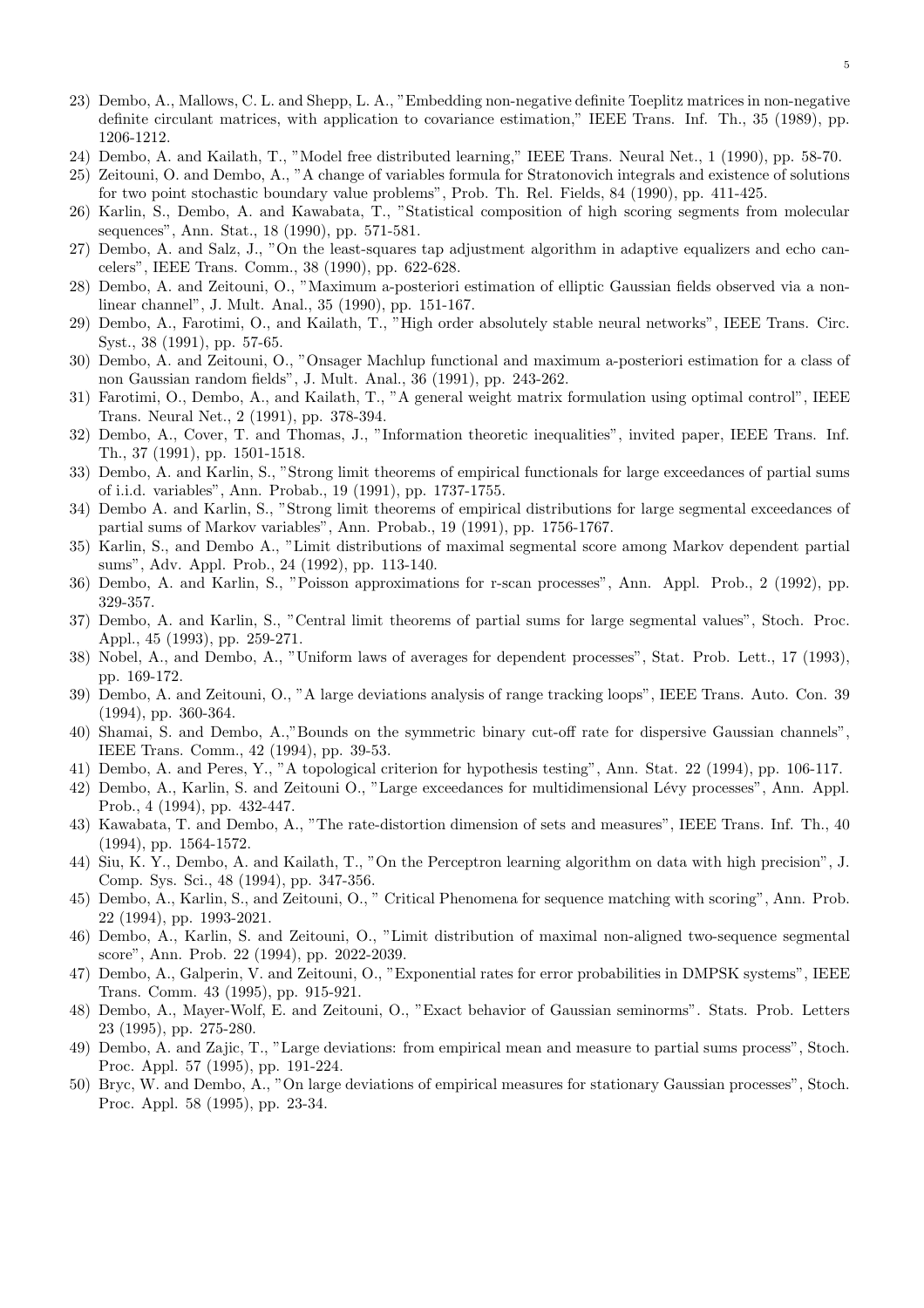- 51) Dembo, A. and Zeitouni, O., "Refinements of the Gibbs conditioning principle", Prob. Th. Rel. Fields 104 (1996), pp. 1-14.
- 52) Dembo, A. "Moderate deviations for martingales with bounded jumps". Elect. Comm. Prob. 1 (1996), pp. 11-17.
- 53) Dembo, A. and Zeitouni, O., "Large deviations of sub-sampling from individual sequences". Stat. Prob. Lett. 27 (1996), pp. 201-205.
- 54) Bryc, W. and Dembo, A., "Large deviations and strong mixing". o810-001 Buckdahn,Keller,Jin Ma,Jianfeng Zhang Rezakhanlou Ann. Ins. H. Poinc., Prob. Stat., 32 (1996), pp. 549-569.
- 55) Dembo, A., Peres, Y. and Zeitouni, O., " Tail estimates for one-dimensional random walk in random environment". Comm. Math. Phys. 181 (1996), pp. 667-683.
- 56) Dembo, A. and Zeitouni, O. "Transportation approach to some concentration inequalities in product spaces", Elec. Comm. Prob. 1 (1996), pp. 83-90.
- 57) Bryc, W. and Dembo, A., "Large deviations for quadratic functionals of Gaussian processes". J. Th. Prob. 10 (1997), pp. 307-332.
- 58) Dembo, A. "Information inequalities and concentration of measure". Ann. Prob. 25 (1997), pp. 927-939.
- 59) Dembo, A. and Zajic, T., "Uniform large and moderate deviations for functional empirical processes". Stoch. Proc. Appl. 67 (1997), pp. 195-211.
- 60) Dembo, A. and Shao, Q., "Self-normalized moderate deviations and LILs". Stoch. Proc. Appl. 75 (1998), pp. 51-65.
- 61) Dembo, A. and Kuelbs, J., "Refined Gibbs Conditioning Principle for Certain Infinite Dimensional Statistics", Studia Sci. Math. Hung. 34, (1998), pp. 107-126.
- 62) Dembo, A. and Kontoyiannis, I., "The Asymptotics of Waiting Times Between Stationary Processes, Allowing Distortion". Ann. Appl. Prob. 9 (1999), pp. 413-429.
- 63) Dembo, A., Peres, Y., Rosen, J. and Zeitouni, O. "Thick Points for Transient Symmetric Stable Processes". Elec. J. Prob. 4 (1999), paper 10.
- 64) Dembo, A., Peres, Y., Rosen, J. and Zeitouni, O. "Thick Points for Spatial Brownian Motion: Multifractal Analysis of Occupation Measure". Ann. Probab. 28 (2000), pp. 1-35.
- 65) Dembo, A., Vershik, A. and Zeitouni, O. "Large Deviations for Integer Partitions". Markov Proc. Rel. Fields, 6 (2000), pp. 147-180.
- 66) Dembo, A., Peres, Y., Rosen, J. and Zeitouni, O. "Thin Points for Brownian Motion". Ann. Inst. H. Poinc., Prob. Stat., 36 (2000), pp. 749-774.
- 67) Dembo, A., Kagan, A. and Shepp, L. Remarks on the maximum correlation coefficient. Bernoulli, 7 (2001), pp. 343-350.
- 68) Dembo, A., Gandolfi, A., Kesten, H. "Greedy lattice animals: negative values and unconstrained maxima". Ann. Probab., 29 (2001), pp. 205-241.
- 69) Dembo, A. and Kontoyiannis, I. "Critical behavior in lossy source coding". IEEE Trans. Inf. Th., 47 (2001), pp. 1230-1242.
- 70) Ben Arous, G., Dembo, A. and Guionnet, A. "Aging of spherical spin glasses". Prob. Th. Rel. Fields, 120 (2001), pp. 1-67.
- 71) Dembo, A., Peres, Y., Rosen, J. and Zeitouni, O. "Thick Points for Planar Brownian Motion and the Erdös-Taylor Conjecture on Random Walk". Acta Math. 186 (2001), pp. 239-270 (Article also featured in Nature, Vol. 413 (2001), "Where drunkards hang out" by I. Stewart).
- 72) Comets, F. and Dembo, A. "Ordered Overlaps in Disordered Mean-Field Models". Prob. Th. Rel. Fields 121 (2001), pp. 1-29.
- 73) Dembo, A., Gantert, N., Peres, Y., Zeitouni, O. "Large Deviations for Random walks on Galton-Watson trees: averaging and uncertainty". Prob. Th. Rel. Fields 122 (2002), pp. 241-288.
- 74) Dembo, A. and Kontoyiannis, I. "Source Coding, Large Deviations and Approximate Pattern Matching". invited paper, IEEE Trans. Inf. Th. 48 (2002), pp. 1590-1615.
- 75) Dembo, A., Poonen, B., Shao, Q., Zeitouni, O. "Random polynomials having few or no real zeros". J. Amer. Math. Soc. 15 (2002), pp. 857-892.
- 76) Dembo, A., Peres, Y., Rosen, J. and Zeitouni, O. "Thick Points for Intersections of Planar Sample Paths". Trans. Amer. Math. Soc. 354 (2002), pp. 4969-5003.
- 77) Dembo, A., Peres, Y. and Rosen, J. "Brownian Motion on compact manifolds: cover time and late points". Elect. J. Prob. 8 (2003), 15, pp. 1–14.
- 78) Dembo, A. and Weissman, T. "The minimax distortion redundancy in noisy source coding". IEEE Trans. Inf. Th., 49 (2003) pp. 3020-3030.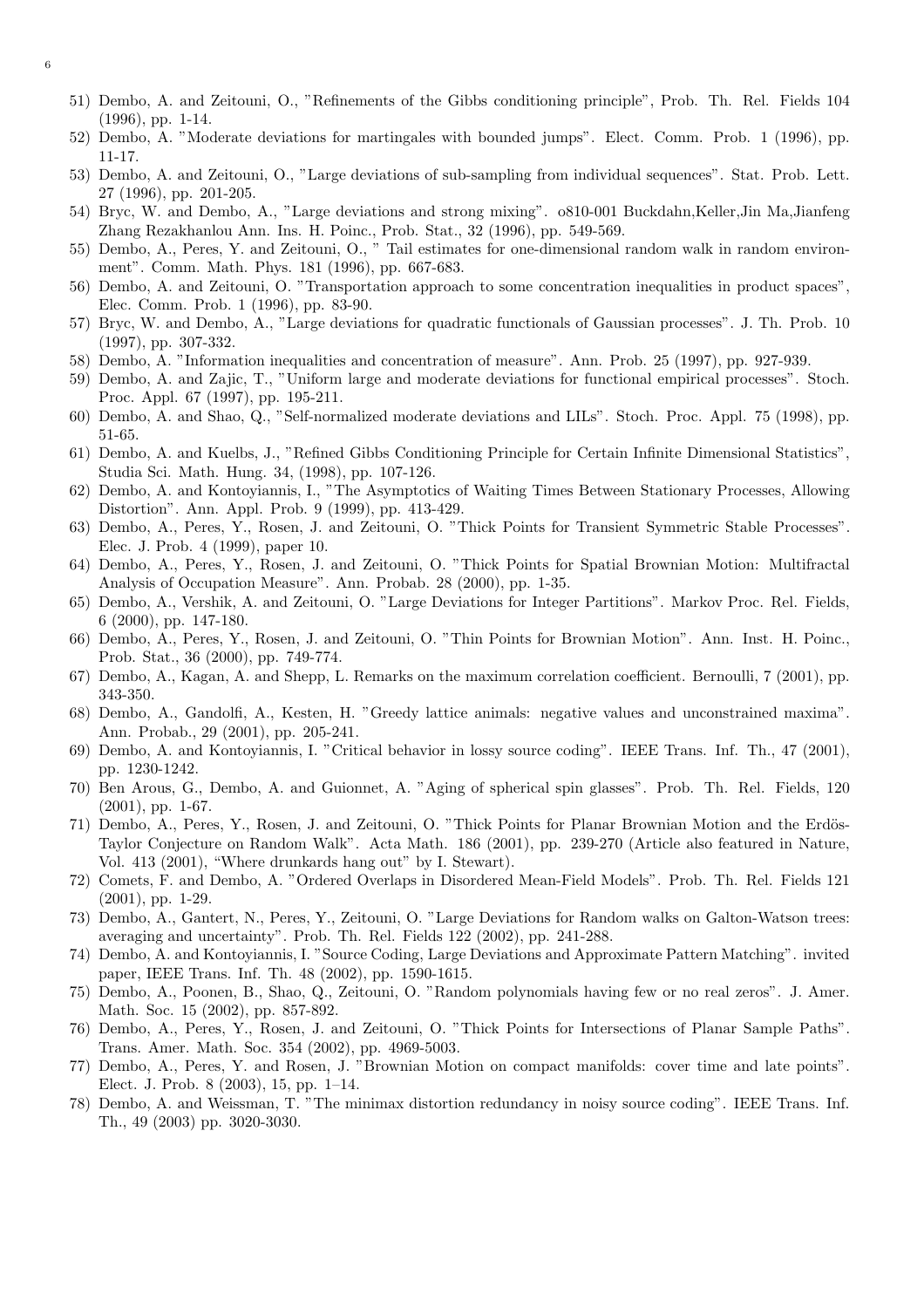- 79) Dembo, A., Guionnet, A. and Zeitouni, O. "Moderate deviations for the spectral measure of certain random matrices". Ann. Ins. H. Poinc., Prob. Stat., 39 (2003) pp. 1013-1042.
- 80) Dembo, A., Deuschel, J.D. and Duffie, D. "Large portfolio losses". Finance and Stochastics 8 (2004), pp. 3-16.
- 81) Dembo, A., Gantert, N. and Zeitouni, O. "Large deviations for random walks in random environment with holding times". Ann. Probab. 32 (2004), pp. 996-1029.
- 82) Dembo, A., Peres, Y., Rosen, J. and Zeitouni, O. "Cover times for Brownian motion and random walks in two dimensions". Ann. Math. 160 (2004), pp. 433-464.
- 83) Bryc, W., Dembo, A. and Kagan, A. "On the maximum correlation coefficient". Theory Probab. and Appl. (2004), pp. 191-198.
- 84) Dembo, A., Morters, P. and Sheffied, S. "Large deviations of Markov chains indexed by random trees". Ann. Ins. H. Poinc., Prob. Stat. 41 (2005), pp. 971-996.
- 85) Dembo, A. and Weissman, T. "Universal denoising for the finite-input-general-output channel". IEEE Trans. Inf. Th., 51 (2005), pp. 1507-1517.
- 86) Bryc, W., Dembo, A. and Jiang, T. "Spectral measure of large random Hankel, Markov and Toeplitz matrices." Ann. Probab. 34 (2006), pp. 1-38.
- 87) Dembo, A., Peres, Y., Rosen, J. and Zeitouni, O. "Late points for random walks in two dimensions". Ann. Probab. 34 (2006), pp. 219-263.
- 88) Dembo, A. and Sznitman, A.S. "On the disconnection of a discrete cylinder by a random walk". Prob. Th. Rel. Fields 136 (2006), 321-340.
- 89) Ben Arous, G., Dembo, A. and Guionnet, A. "Cugliandolo-Kurchan equations for dynamics of spin glasses". Prob. Th. Rel. Fields 136 (2006), pp. 619-660.
- 90) Dembo, A and Shao, Q. "Large and moderate deviations for Hotelling's T-squared statistic." Elec. Comm. Prob. 11 (2006), pp. 149-159.
- 91) Dembo, A., Gantert, N., Peres, Y., Shi, Z. "Valleys and the maximum local time for random walk in random environment". Prob. Th. Rel. Fields 137 (2007), 443-474.
- 92) Dembo, A., Peres, Y., Rosen, J. "How large a disc is covered by a random walk in n steps?" Ann. Probab. 35 (2007), 577-601.
- 93) Dembo, A. and Deuschel, J.D. "Aging for interacting diffusion processes". Ann. Ins. H. Poinc., Prob. Stat., 43 (2007), 461-480.
- 94) Dembo, A. Guionnet, A. and Mazza, C. "Limiting dynamics for spherical models of spin glasses at high temperature". J. Stat. Phys. 126 (2007), 781-816.
- 95) Dembo, A. and Montanari, A. "Finite size scaling for the core of large random hypergraphs". Ann. Appl. Prob. 18 (2008), pp. 1993-2040.
- 96) Belinschi, S., Dembo, A. and Guionnet A. "Spectral measure of heavy tailed band and covariance random matrices". Comm. Math. Phys. 289 (2009), pp. 1023-1055.
- 97) Dembo, A. and Montanari, A. "Ising models on locally tree-like graphs". Ann. Appl. Prob. 20 (2010), pp. 565-592.
- 98) Dembo A. and Montanari A. "Gibbs measures and phase transitions on sparse random graphs". Invited paper, Brazilian J. Prob. Stat. 24 (2010), pp. 137-211.
- 99) Dembo, A. and Deuschel, J.D. "Markovian perturbation, response and fluctuation dissipation theorem". Ann. Ins. H. Poinc., Prob. Stat., 46 (2010), pp. 822-852.
- 100) Dembo, A. and Sun, N. "Central limit theorem for biased random walk on multi-type Galton-Watson trees", Elec. J. Prob. (2012), paper 75.
- 101) Basak, A. and Dembo, A. "Limiting spectral distribution of sum of unitary matrices". Elec. Comm. Prob. 18 (2013), paper 69.
- 102) Dembo, A., Ding J. and Gao, F. "Persistence of iterated sums", Ann. Ins. H. Poinc., Prob. Stat., 49 (2013), pp. 873-884.
- 103) Dembo, A., Montanari, A. and Sun, N. "Factor models on locally tree-like graphs", Ann. Probab. 41 (2013), pp. 4162-4213.
- 104) Dembo, A., Montanari, A., Sly, A. and Sun, N. "The replica symmetric solution for Potts models on d-regular graphs". Comm. Math. Phys. 327 (2014), pp. 551-575.
- 105) Dembo, A., Huang, R. and Sidoravicius, V. "Walking within growing domains: recurrence versus transience". Elec. J. Prob. 19 (2014), paper 106.
- 106) Dembo, A., Huang, R. and Sidoravicius, V. "Monotone interaction of walk and graph: recurrence versus transience." Elec. Comm. Prob. 19 (2014), paper 76.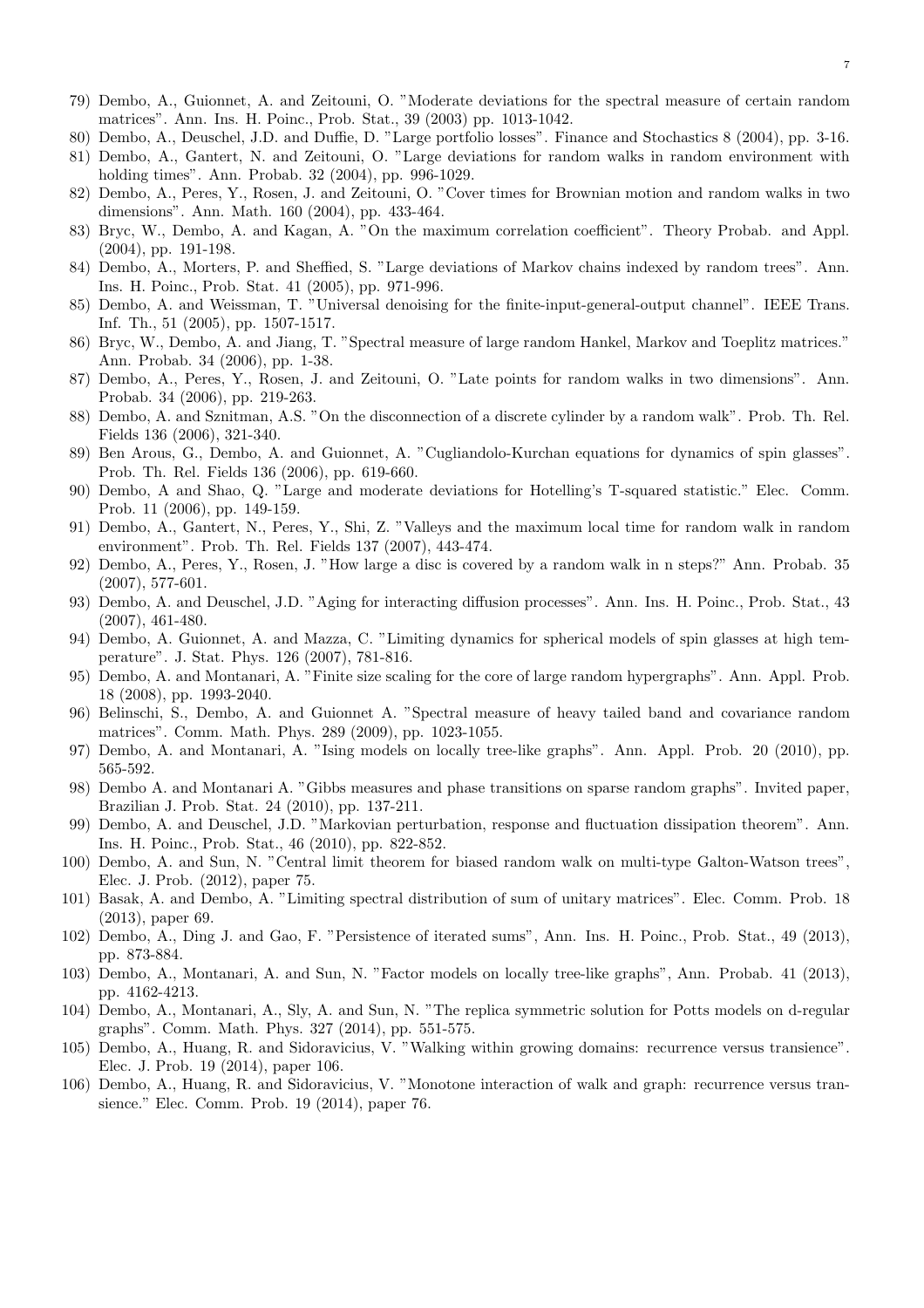8

- 107) Dembo, A. and Mukherjee, S. "No zero-crossings for random polynomials and the heat equation". Ann. Probab. 43 (2015), pp. 85-118.
- 108) Dembo, A. and Zeiouni, O. "Matrix optimization under random external field." J. Stat. Phys. 159 (2015), pp. 1306-1326.
- 109) Dembo, A., Shkolnikov, M., Varadhan, S.R.S. and Zeitouni, O. "Large deviations for diffusions interacting through their ranks". Comm. Pure Appl. Math. 69 (2016), pp. 1259-1313.
- 110) Dembo, A. and Tsai, L-C. "Weakly asymmetric non-simple exclusion process and the Kardar-Parisi-Zhang equation". Comm. Math. Phys. 341 (2016), pp. 219-261
- 111) Chatterjee, S. and Dembo, A. "Nonlinear large deviations". Adv. Math. 299 (2016), pp. 396-450.
- 112) Basak, A. and Dembo, A. "Ferromagnetic Ising measures on large locally tree-like graphs". Ann. Probab. 45 (2017), pp. 780-823.
- 113) Dembo, A., Montanari, A. and Sen, S. "Extremal cuts of sparse random graphs". Ann. Probab. 45 (2017), pp. 1190-1217.
- 114) Dembo, A., Huang, R., Morris, B. and Peres, Y. "Transience in growing subgraphs via evolving sets". Ann. Ins. H. Poinc., Prob. Stat., 53 (2017), pp. 1164-1180.
- 115) Dembo, A. and Tsai, L-C. "Equilibrium fluctuation of the Atlas model". Ann. Probab. 45 (2017), pp. 4529- 4560.
- 116) Dembo, A. and Mukherjee, S. "Persistence of Gaussian processes: non-summable correlations". Prob. Th. Rel. Fields 169 (2017), pp. 1007-1039.
- 117) Agazzi, A., Dembo, A. and Eckmann, J.-P. "Large deviations theory for Markov jump models of chemical reaction networks". Ann. Appl. Prob. 28 (2018), pp. 1821-1855.
- 118) Agazzi, A., Dembo, A. and Eckmann, J.-P. "On the geometry of chemical reaction networks: Lyapunov function and large deviations". J. Stat. Phys. 172 (2018), pp. 321-352.
- 119) Dembo, A., Kumagai, T. and Nakamura, C. "Cutoff for lamplighter chains on fractals". Elec. J. Prob. 23 (2018), article 73, pp. 1-21.
- 120) Dembo, A. and Lubetzky, E. "A large deviation principle for the Erdos-Renyi uniform random graph". Elec. Comm. Prob. 23 (2018), article 79, pp. 1-13.
- 121) Dembo, A., Fukushima, R. and Kubota, N. "Slowdown estimates for one-dimensional random walks in random environment with holding times". Elec. Comm. Prob. 23 (2018), article 89, pp. 1-12.
- 122) Dembo, A., Levitt, A. and Vadlamani, S. "Brownian excursions and critical quantum graphs". Ann. Probab. 47 (2019), pp. 1185-1219.
- 123) Dembo, A., Jara, M. and Olla, S. "The infinite Atlas process: convergence to equilibrium". Ann. Ins. H. Poinc., Prob. Stat. 55 (2019), pp. 607-619.
- 124) Cabezas, M., Dembo, A., Sarantsev, A. and Sidoravicius, V. "Brownian particles with rank-dependent drifts: Out-of-equilibrium behavior". Comm. Pure Appl. Math. 72 (2019), pp. 1424-1458.
- 125) Dembo, A., Ding, J., Miller, J. and Peres, Y. "Cut-off for lamplighter chains on tori: dimension interpolation and phase transition". Prob. Th. Rel. Fields 173 (2019), pp. 605-650.
- 126) Dembo, A. and Tsai, L-C. "The criticality of a randomly driven front". Arch. Ratl. Mech. Anal. 233 (2019), pp. 643-699.
- 127) Dembo, A., Huang, R. and Zheng, T. "Random walks among time increasing conductances: Heat kernel estimates". Prob. Th. Rel. Fields 175 (2019), 397-445.
- 128) Dembo, A. and Subag, E. "Dynamics for spherical spin glasses: disorder dependent initial conditions". J. Stat. Phys. 181 (2020), 465-514.

#### Papers accepted or in press

- 129) Basu, R., Dembo, A., Feldheim, N. and Zeitouni, O. "Exponential concentration for zeros of stationary Gaussian processes". To appear, Int. Math. Res. Not. (2020).
- 130) Cook, N. and Dembo, A. "Large deviations of subgraph counts for sparse Erdos-Renyi graphs". To appear, Adv. Math. (2021).
- 131) Dembo, A., Rosen, J. and Zeitouni, O. "Limit law for the cover time of a random walk on a binary tree". To appear, Ann. Inst. Henri Poinc. Prob. Stat. (2021).
- 132) Dembo, A., Groisman, P., Huang, R. and Sidoravicius, V. "Averaging principle and shape theorem for a growth model with memory". To appear, Comm. Pure Appl. Math. (2021).

Papers submitted and posted online

- 133) Bhattacharya, S. and Dembo, A. "Upper tail for homomorphism counts in constrained sparse random graphs".
- 134) Dembo, A., Lubetzky, E. and Zeitouni, O. "Universality for Langevin spin glass dynamics".